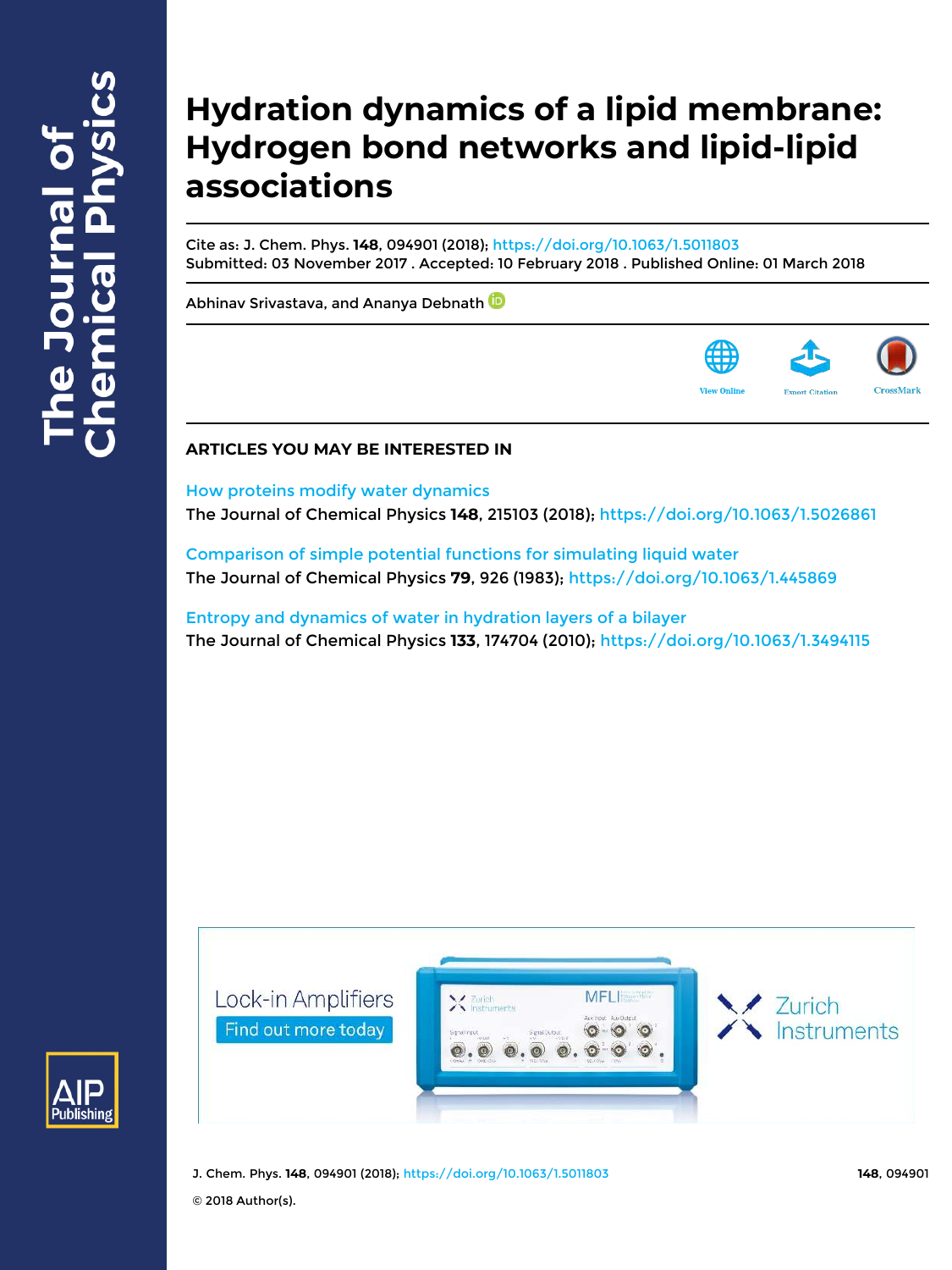

# **Hydration dynamics of a lipid membrane: Hydrogen bond networks and lipid-lipid associations**

Abhinav Srivastava and Ananya Debnath<sup>a)</sup>

*Department of Chemistry, Indian Institute of Technology Jodhpur, Karwad, Rajasthan, India*

(Received 3 November 2017; accepted 10 February 2018; published online 1 March 2018)

Dynamics of hydration layers of a dimyristoylphosphatidylcholine (DMPC) bilayer are investigated using an all atom molecular dynamics simulation. Based upon the geometric criteria, continuously residing interface water molecules which form hydrogen bonds solely among themselves and then concertedly hydrogen bonded to carbonyl, phosphate, and glycerol head groups of DMPC are identified. The interface water hydrogen bonded to lipids shows slower relaxation rates for translational and rotational dynamics compared to that of the bulk water and is found to follow sub-diffusive and non-diffusive behaviors, respectively. The mean square displacements and the reorientational auto-correlation functions are slowest for the interfacial waters hydrogen bonded to the carbonyl oxygen since these are buried deep in the hydrophobic core among all interfacial water studied. The intermittent hydrogen bond auto-correlation functions are calculated, which allows breaking and reformations of the hydrogen bonds. The auto-correlation functions for interfacial hydrogen bonded ☞☞networks develop humps during a transition from cage-like motion to eventual power law behavior of  $t^{-3/2}$ . The asymptotic  $t^{-3/2}$  behavior indicates translational diffusion dictated dynamics during hydrogen bond breaking and formation irrespective of the nature of the chemical confinement. Employing reactive flux correlation analysis, the forward rate constant of hydrogen bond breaking and formation is calculated which is used to obtain Gibbs energy of activation of the hydrogen bond breaking. The relaxation rates of the networks buried in the hydrophobic core are slower than the networks near the lipid-water interface which is again slower than bulk due to the higher Gibbs energy of activation. Since hydrogen bond breakage follows a translational diffusion dictated mechanism, chemically confined hydrogen bond networks need an activation energy to diffuse through water depleted hydrophobic environments. Our calculations reveal that the slow relaxation rates of interfacial waters in the vicinity of lipids are originated from the chemical confinement of concerted hydrogen bond networks. The analysis suggests that the networks in the hydration layer of membranes dynamically facilitate the water mediated lipid-lipid associations which can provide insights on the thermodynamic stability of soft interfaces relevant to biological systems in the future. *Published by AIP Publishing.* https://doi.org/10.1063/1.5011803

## **I. INTRODUCTION**

The hydration of a bilayer plays a crucial role in determining the function of cell membranes by affecting their integrity and dynamics. Water near biological molecules such as proteins, membranes, and DNA are commonly known as "biological water,"<sup>1</sup> and their behaviors are remarkably different than the bulk water  $(BW)$ .<sup>2-4</sup> Though the structure and dynamics of biological water have been investigated significantly using both experiments and computer simulations, several questions regarding the origin of slow relaxation rates of hydration layers of membranes are unresolved to date. It is not clear whether different chemical moieties of lipid heads or chemical influence on hydrogen bond networks significantly slow down the relaxation rates. Whether the degree of slowing down of the relaxation is dependent on the chemical nature of the confinement is not investigated. The relation between slow rotational and translational relaxation rates of chemically confined water near bilayer and dynamic heterogeneity is not thoroughly established yet. Whether the nature of the hydrogen bond relaxation rate is thermodynamics or kinetic is not known for the hydration layer of bilayers. The present work attempts to answer these questions and unravels their implications on membrane associations and other biomolecules.

Vibrational anisotropic experiments are used to probe the anisotropy of water in a multi-bilayer as a function of lipid hydration level since the water stretching mode is dependent on the local environment.<sup>5</sup> A pioneering 2D infrared (2D-IR) spectroscopy experiment on water directly characterizes the mechanism of hydrogen bond network rearrangement<sup>6,7</sup> by probing the OH frequency time evolution. However, the 2D-IR cannot distinguish between the formation of a hydrogen bond with and without allowing the change of partners. Polarization-resolved 2D-IR experiments are successful in measuring the reorientation associated with the hydrogen bond exchange. $8$  Although linear or 2D infrared spectroscopy<sup>9–11</sup> provides information on the hydrogen bond dynamics and pump-probe spectroscopy provides data on vibrational

0021-9606/2018/148(9)/094901/11/\$30.00 **148**, 094901-1 Published by AIP Publishing.

a)Electronic mail: ananya@iitj.ac.in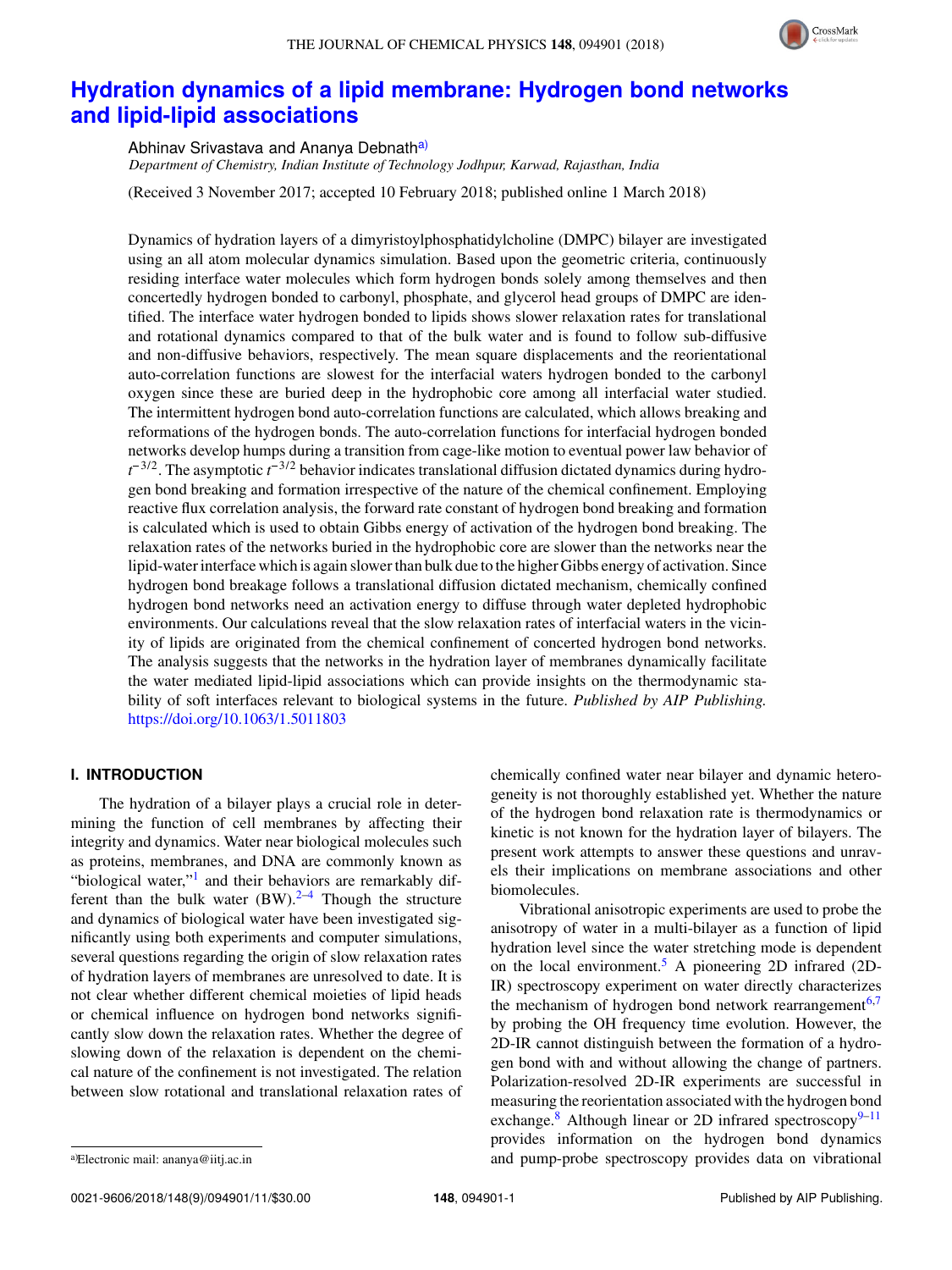relaxation and reorientational motion, limited spatial resolution, intermolecular coupling, energy transfer, non-Condon effects, and distributions in vibrational lifetime are few sources of ambiguous results.<sup>12</sup> Other experimental techniques such as quasi-elastic neutron scattering (QENS), terahertz spectroscopy, optical Kerr-effect spectroscopy, nuclear magnetic resonance (NMR), ultrafast IR spectroscopy, and di-electric relaxation have been used to study water dynamics. A major limitation of the experimental techniques is the coupling of contributions from hydration layer and bulk and limited to the individual reorientation mechanism. $13-16$ NMR can also provide information on weighted average of reorientational relaxation time, $17-19$  but not on different individual mechanisms. The other drawback of the experimental techniques is sensitivity issues on their concentration dependency.<sup>14</sup>

Molecular dynamics studies have been carried out to study several properties of lipid bilayers. A fully hydrated dimyristoylphosphatidylcholine (DMPC) bilayer has been studied using the SPC water model showing two types of lateral diffusive behavior: cage hopping and two-dimensional liquid. $20$ Between two groups of DMPC molecules, stable charge associations are formed between positively and negatively charged groups of DMPC.<sup>21</sup> Diffusion of protons near DMPC is inhibited at a membrane surface. $^{22}$  Molecular dynamics simulations are carried out to model the creation of bilayer gaps, a common process in bilayer patterning.<sup>23</sup> Thermodynamic properties of a hydrogen bond can be obtained from the probability distribution of donor-acceptor pair in the first hydration shell of an electronegative atom. $24$  The Gibbs free energy of hydrogen bonding at equilibrium is found to be independent of the environment in alcohol solutions with an entropic barrier.<sup>25</sup> Molecular dynamics of hydration layers of the membrane protein reveal additive contributions from the membrane and the proteins to the activation energies of water diffusion.<sup>26</sup> However, the surface of DNA duplex intrinsically weakly interacts with water and translationally more mobile in nature.<sup>27</sup> The 2D-IR study of hydration layers confined in reverse micelles shows the correspondence between spectral decomposition performed in experiments and spatial decomposition in simulations.<sup>28</sup> A mosaic water orientation has been found near zwitterionic lipids using vibrational sum frequency generation (VSFG) spectra.<sup>29</sup> Molecular dynamics of water near DMPC lipids show that 70% of DMPC molecules are linked via bridging water and the average geometry of hydrogen bonding to oxygens of lipid heads is planar trigonal instead of steric tetragonal.<sup>21</sup> The vibrational dynamics of water in the vicinity of anionic and cationic head groups of multibilayers reveal the difference in vibrational lifetime for different charge groups.<sup>30</sup> The sum-frequency generation spectroscopy study shows that lipid carbonyl groups stabilize the hydrogen bond networks with its up-oriented O–H groups. $31$ 

Here we emphasize on the dynamics of water in the locale of DMPC lipid bilayers hydrated with TIP4P/2005 water using an all atom molecular dynamics simulation. Although previous studies have found the influence of chemical environment near lipid heads, $2^{1,27-32}$  none of the investigations (a) decouple the contribution of bulk and interface water (IW) towards hydrogen bonding, (b) report the mechanism

which interface water molecules follow to form hydrogen bonds and their implications on lipid aggregations, and (c) investigate the dynamics of hydrogen bond networks. Unlike the previous approaches, the water molecules are characterized in terms of hydrogen bonding to the lipid heads when confined to the interface. This can clearly de-construct the contribution of bulk and interface as well as the influence of different chemical environments. Further the interface water molecules are classified into four categories in terms of hydrogen bonds among themselves and concertedly to either another set of hydrogen bonded water or to lipid head groups. Thus, the present analysis can probe the dynamics of hydrogen bond networks instead of the dynamics of a single hydrogen bond shown in earlier approaches. $32$  Radial distribution functions (RDFs), mean square displacements (MSDs), reorientational correlation functions, and hydrogen bond autocorrelation functions (HBACFs) are calculated for the concerted hydrogen bond networks to show the influence of chemical confinements on their dynamics. Our calculations demonstrate that chemical confinements play a crucial role on the relaxation rates of hydrogen bond networks and suggest that the networks influence the water mediated lipid-lipid associations.

#### **II. SIMULATION DETAILS**

Molecular dynamics simulations are carried out for 128 DMPC molecules in the presence of 5743 TIP4P/2005 water molecules. Since the TIP4P/2005 water model correctly reproduces the water phase diagram and the dynamics of water,  $33$ it is used in our simulations. Force field parameters for DMPC are obtained using the Berger united atom force field. $34,35$ 

An NPT run is carried out for 100 ns with a 2 fs time step. The system is equilibrated at 308 K using the velocity rescaling method with a coupling constant of 0.5 ps. The pressure is maintained at 1 bar using semi-isotropic pressure coupling by Berendsen pressure coupling<sup>36</sup> with a coupling constant of 0.1 ps. Coulombic and van der Waals interactions were cut off at 1 nm. Long-range interactions are corrected using the particle mesh Ewald<sup>37–39</sup> method with a 4 nm grid size. Periodic boundary conditions are applied in all three directions. Next an NVT simulation is carried out for 1 ns with a 0.4 fs time step where the last 100 ps is analyzed for water dynamics. Parameters for temperature coupling, cutoff distances, and long range interactions are the same as in the previous NPT run. Trajectories are collected at every 10 fs. The simulation box length for the hydrated DMPC lipid is 6.24 nm along the x and y directions and 7.95 nm along the z direction.

To compare the dynamics of interfacial water with bulk water, a box of 851 TIP4P/2005 water molecules is simulated for 2 ns with a 2 fs time step in an NPT ensemble with the same set of parameters as in the hydrated DMPC. Next a NVT run is carried out for 100 ps with a 0.4 fs time step. The box length for BW is 3.69 nm along the x and y directions and 1.84 nm along the z direction. Trajectories are collected at every 10 fs. All simulations are carried out using Gromacs 4.6.5.40–45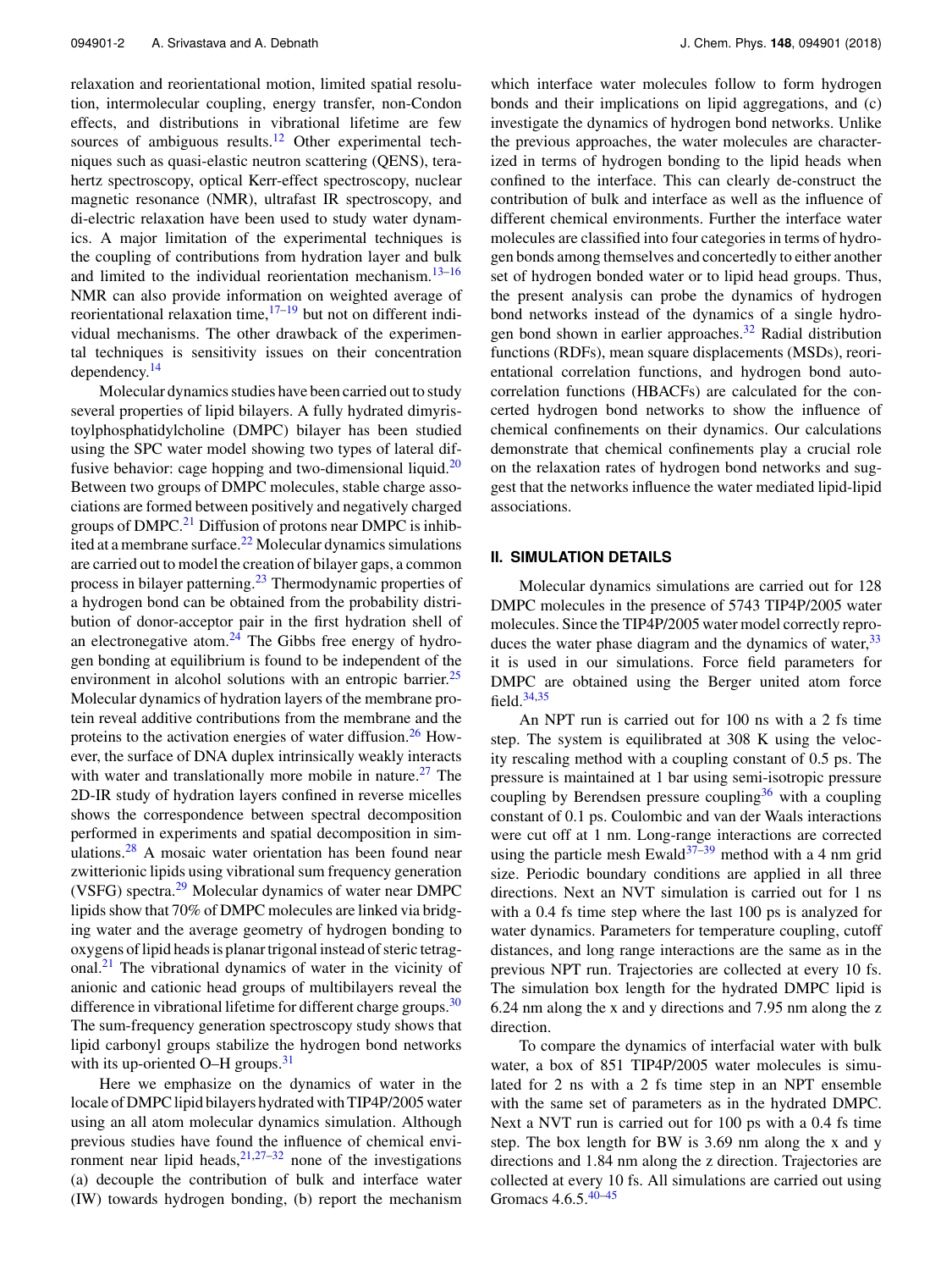#### **III. RESULTS AND DISCUSSIONS**

### **A. Classification of water regimes**

Water molecules are classified based on their proximity from the bilayer head groups along the bilayer normal. The Z coordinate of oxygen atoms of water molecules which continuously reside within  $\pm 3$  Å from the peak position of the nitrogen density of the lipid head for the entire production run is classified as interface waters (IWs) and shown in Fig. 1. A molecule residing in a specific layer at a given time step is labeled as 1 and if it is outside the layer, it is labeled as  $0.46,47$  Thus, the molecules which continuously reside in a specific layer are classified as interface water, and in our simulation there are such 104 interface water. The interface water molecules are associated with oxygen atoms of carbonyl (CO), glycerol (Glyc.), and phosphate (PO) groups of lipids via hydrogen bonds. To find out the presence of hydrogen bonds, the widely accepted geometric criteria<sup>48–51</sup> are used:  $R_{OO}$  < 3.5 Å and  $\theta_{\text{HOO}}$  < 30°, where R<sub>OO</sub> is the distance between donor and acceptor oxygen atoms and  $\theta_{\text{HOO}}$  is the angle between OO and OH bond vectors. No water molecules are found which form hydrogen bonds with the choline group of lipid heads. Based on the formation of hydrogen bonds among themselves and with the three head groups of DMPC lipids (CO, Glyc., and PO), interfacial waters are further classified among four categories. If an IW molecule is solely hydrogen bonded with any other IW, it is termed as IW–IW. If these hydrogens bonded IW–IW are concertedly hydrogen bonded to the oxygen atom of CO, Glyc., or PO of the DMPC head at any single time step during the production run, they are termed as IW–CO, IW–Glyc., and IW–PO, respectively. This makes the molecules diffusive in nature since they are not hydrogen bonded for the entire simulation period. Among the hydrogen bonded interfacial waters, there are total 70 IW–IW, 80 IW–CO, 55 IW–Glyc., and 98 IW– PO water molecules which form hydrogen bonds at least once for the 100 ps production run. Radial distribution functions (RDFs) between oxygen atoms of respective bound interfacial





FIG. 1. DMPC bilayer in the presence of TIP4P/2005 water. Interfacial water is shown in magenta van der Waals (VDW) representation.<sup>53</sup>

water are calculated by normalizing volume and density. The RDF in Fig.  $2(a)$  shows that the peaks for all interfacial water are higher than bulk water (termed as BW). The RDF between oxygen atoms of bound interfacial water and three head groups shown in Fig.  $2(b)$  demonstrates the ordered behaviors of the IW–CO, the IW–Glyc., and the IW–PO water molecules for the second hydration shells in addition to the first hydration shells. The enhanced amplitudes of the RDF for different classes of IW compared to the BW [Fig.  $2(a)$ ] indicate their higher tendency to be in the first and second hydration shells of each other. The presence of more oxygens in the nearest neighbors of each other for the interface water consequently disrupts the tetrahedral structure of the hydrogen bond network in bulk and results in defects in the hydrogen bonding networks in the presence of lipid heads. $52$ 

FIG. 2. Oxygen-oxygen RDF for different classes of water hydrogen bonded to (a) another water and (b) to lipid head groups (IW-Res). For the sake of clarity in the differences in amplitudes, the RDF of the interface water is not shown until they reach the values of bulk water.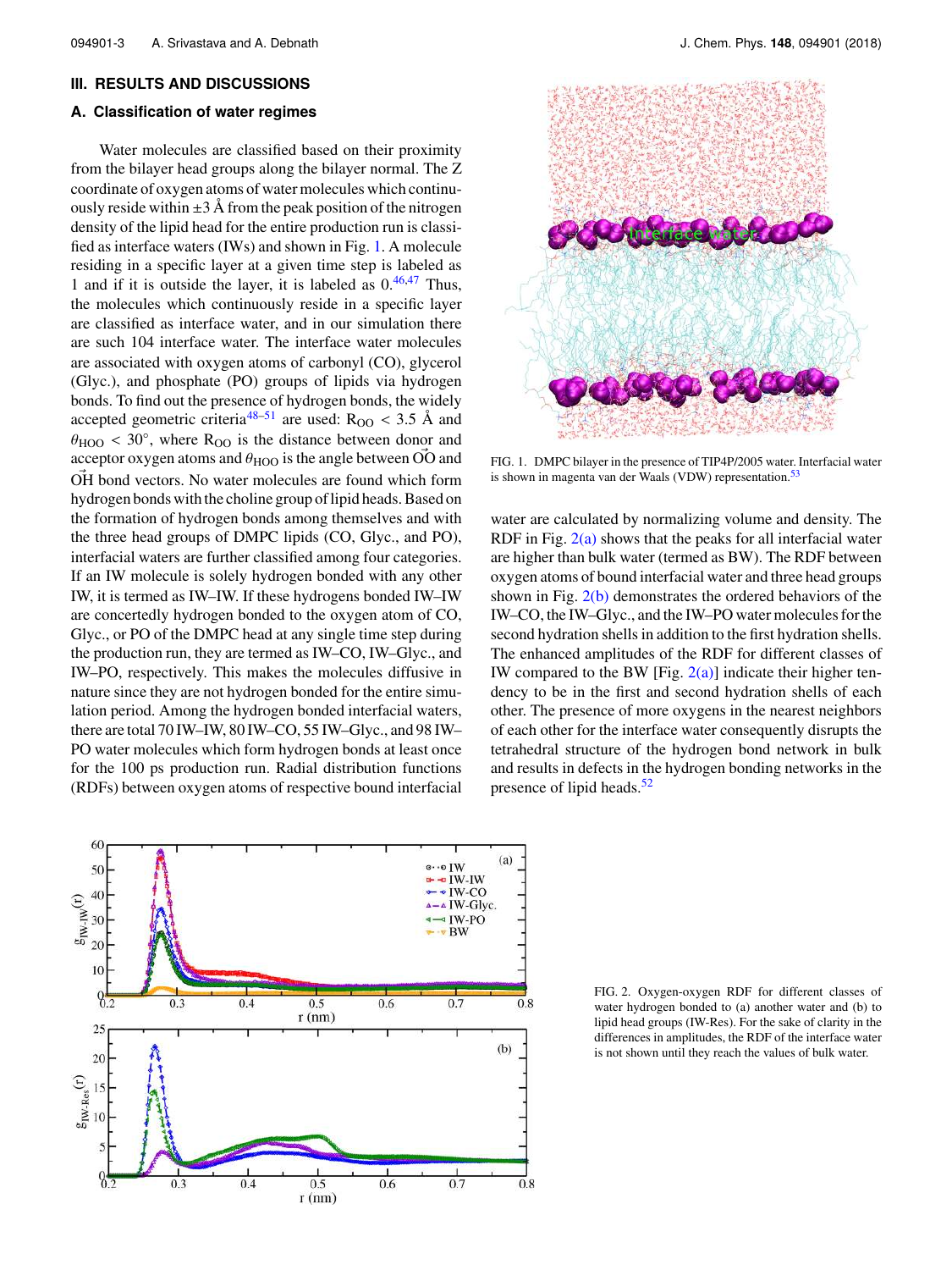

FIG. 3. Translational MSD for interfacial and bulk water where the BW has a diffusive regime and others follow a sub-diffusive behavior. Inset: MSD for interfacial waters showing slowest motion for IW–CO and fastest motion for IW–IW.

#### **B. Translational mean square displacement**

To quantify dynamical properties of water in different regimes, we computed the translational mean square displacement (MSD) for all classes of water discussed above using the following equation:

$$
\langle r^2(t) \rangle = \frac{1}{N} \sum_{i=1}^N \langle [r_i(t+t') - r_i(t')]^2 \rangle_{t'}, \qquad (1)
$$

where N is the total number of water molecules, t' is the time origin, and t is the time difference. The angular bracket denotes the average over time origins. The translational MSD for different classes of water regimes is shown in Fig. 3. All classes of IW show a glass-like behavior from 0.2 to 1 ps after the ballistic region. At longer time, they obey power law function *At*<sup>α</sup> where  $\alpha$  depicts the type of diffusion. The values of  $\alpha$  for four classes of interfacial water as well as the IW which are just confined to the interface and may or may not be hydrogen bonded are presented in Table I. All interfacial water molecules follow a sub-diffusive behaviour due to the geometric and chemical confinement at the interface forming hydrogen bonds among themselves or with the lipid heads. Interestingly, the MSD of the IW–CO or the IW–Glyc. is slower<sup>54</sup> than that of the IW– PO which is again slower than that of the IW–IW hydrogen bonded only among themselves (shown in the inset of Fig. 3). The slow translational diffusion of IW–CO/Glyc. are buried in the deeper region of lipid chains and translational motion

TABLE I. Values of  $\alpha$  and diffusion coefficient (D) for translational MSD fitted with function  $At^{\alpha}$ . Correlation coefficients for all cases were >0.99.

| Region    | $\alpha$ | $10^9$ D (m <sup>2</sup> s <sup>-1</sup> ) |
|-----------|----------|--------------------------------------------|
| IW        | 0.51     |                                            |
| IW-IW     | 0.53     |                                            |
| IW-CO     | 0.45     |                                            |
| IW-Glyc.  | 0.53     |                                            |
| IW-PO     | 0.51     |                                            |
| <b>BW</b> | 0.94     | $2.49 \pm 0.31$                            |

are more restricted. The BW follows a diffusive behavior ( $\alpha$  $\approx$  1) for 60-90 ps. The value of the diffusion coefficient (D) are more restricted. The BW follows a diffusive behavior ( $\alpha$   $\approx$  1) for 60-90 ps. The value of the diffusion coefficient (D) for the BW is 2.49  $\times$  10<sup>-5</sup> cm<sup>2</sup> s<sup>-1</sup> (Table I) which agrees well  $\approx$  1) for 60-90 ps. The value of the diffusion constant of 2.6 × 10<sup>-5</sup> cm<sup>2</sup> s<sup>-1</sup> (Table I) which with the reported diffusion constant of 2.6 × 10<sup>-5</sup>  $\text{cm}^2 \text{ s}^{-1}$  for TIP4P/2005 water at 308 K.<sup>55</sup>

#### **C. Reorientational auto-correlation function (RACF)**

To characterize rotational dynamics of water, we computed reorientational auto-correlation function (RACF) for all classes of water. The *l*th order Legendre polynomial of water reorientation is given by the following equation:

$$
C_{vl}(t) = \frac{\langle \sum_{i=1}^{N} P_l[e_i^{v}(t).e_i^{v}(0)] \rangle}{\langle \sum_{i=1}^{N} P_l[e_i^{v}(0).e_i^{v}(0)] \rangle},
$$
(2)

where  $e_i^v(t)$  is the vector for which the RACF is calculated and  $P_l$  is the *l*th order Legendre polynomial. We computed  $C_{vl}(t)$ for the first and second order Legendre polynomial for vector normal to the plane of OHH  $(\hat{n})$ , OH bond vector (OH), HH bond vector (HH), and dipole moment vector  $\vec{\mu}$ . Figures 4 and 5 show the RACF for the interface and the bulk water for the first and second order Legendre polynomials  $(l = 1 \text{ and } l = 2)$ , respectively. Figures 4 and  $5(a)$ – $5(d)$  represent the RACF of  $\hat{n}$ , OH, HH, and  $\vec{\mu}$ , respectively. The RACF of the bulk water of all cases decays much rapidly to zero than all classes of IW showing no preferences in orientations. The RACF for the IW–IW and all IW overlaps with each other showing no differences in orientations when they are hydrogen bonded among themselves or not. For all the cases, the second order reorientation relaxations are more rapid than the first order relaxations.

We fitted the RACF using bi-exponential or triexponential functions given by the following equation:

$$
y = \sum_{i=2or3} A_i \exp(-\frac{t}{\tau_i}).
$$
 (3)

Table II shows the fitting parameters for the RACF of  $\hat{n}$  with a bi-exponential fitting. For  $l = 1$ , the slowest time scale  $(\tau_s)$ is between 50 and 90 ps and the fastest time scale  $(\tau_f)$  is in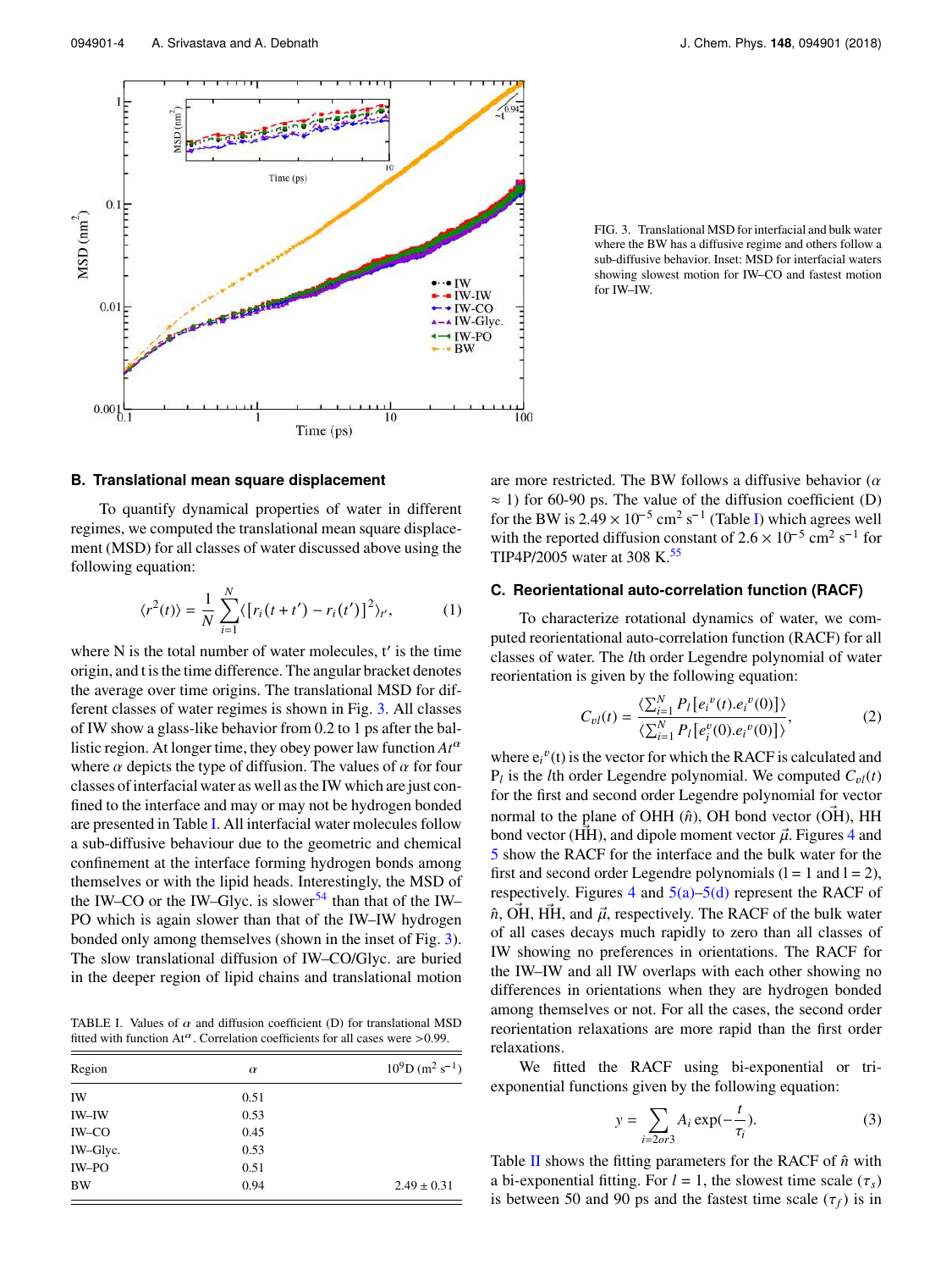$C_{\rm RACF,1}(t)$ 

 $C_{\rm RACF,1}(t)$ 

 $0.01W$  $\blacksquare$  IW-IW  $\begin{array}{c}\n\bullet \\
\hline\n\bullet\n\end{array}$  IW-CO<br>  $\begin{array}{c}\n\bullet\n\end{array}$  IW-Gly  $\blacktriangleleft$  IW-PO

 $\frac{0.1}{1.1}$ 

 $0.1$ 

 $(a)$ 

 $10$ 

10

 $(c)$ 

 $0.1$ 

 $0.1$ 

m



 $(b)$ 

 $10\,$ 

10

 $Time(ps)$ 

 $(d)$ 



the range of 2-9 ps for all the bound interfacial water. For the BW,  $\tau_s$  is within 1-4 ps and  $\tau_f$  is in the range of 0.2-0.4 ps. For  $l = 2$ ,  $\tau_s$  and  $\tau_f$  are in between 55-78 ps and 2-3 ps, respectively, for the interfacial water, whereas these are 0.2 ps and 1.87 ps for the BW. Comparing all time scales of RACF of *l* = 1 and  $l = 2$ , it has been found that IW–CO obeys slower reorientation relaxation than the rest of the IW. The ratio of  $\tau_s^1$  to  $\tau_s^2$  is  $\approx$ 1 for all cases indicating non-diffusive reorientation for  $\hat{n}$  as found for other complex fluids. $56,57$ 

Time(ps)

Table III shows the fitting parameters for the RACF of OH with a bi-exponential or tri exponential fitting from Eq.(3). For  $l = 1$ ,  $\tau_s$  and  $\tau_f$  are in the range of 35-60 ps and 0.1-4 ps for the bound interfacial water and 2.4 ps and 0.2 ps, respectively, for BW. For  $l = 2$ ,  $\tau_s$  and  $\tau_f$  are between 27-35 ps and 08-2 ps for all bound interfacial water and 1.16 ps and 0.14 ps for the BW. This again demonstrates the slower relaxations in the RACF for the IW–CO. The value of  $\tau_1/\tau_2$  is in between 1.3 and 2 for all cases, confirming non-diffusive water reorientation for  $OH.$ 

Table IV shows the fitting parameters for the RACF of HH with a bi-exponential or tri-exponential function. For  $l = 1$ , the values of  $\tau_s$  and  $\tau_f$  are in the range of 35-48 ps and 0.20-4 ps,



FIG. 5. RACF for interface and bulk water for  $l = 2$  for (a)  $\hat{n}$ , (b) OH, (c) HH, and (d)  $\vec{\mu}$ .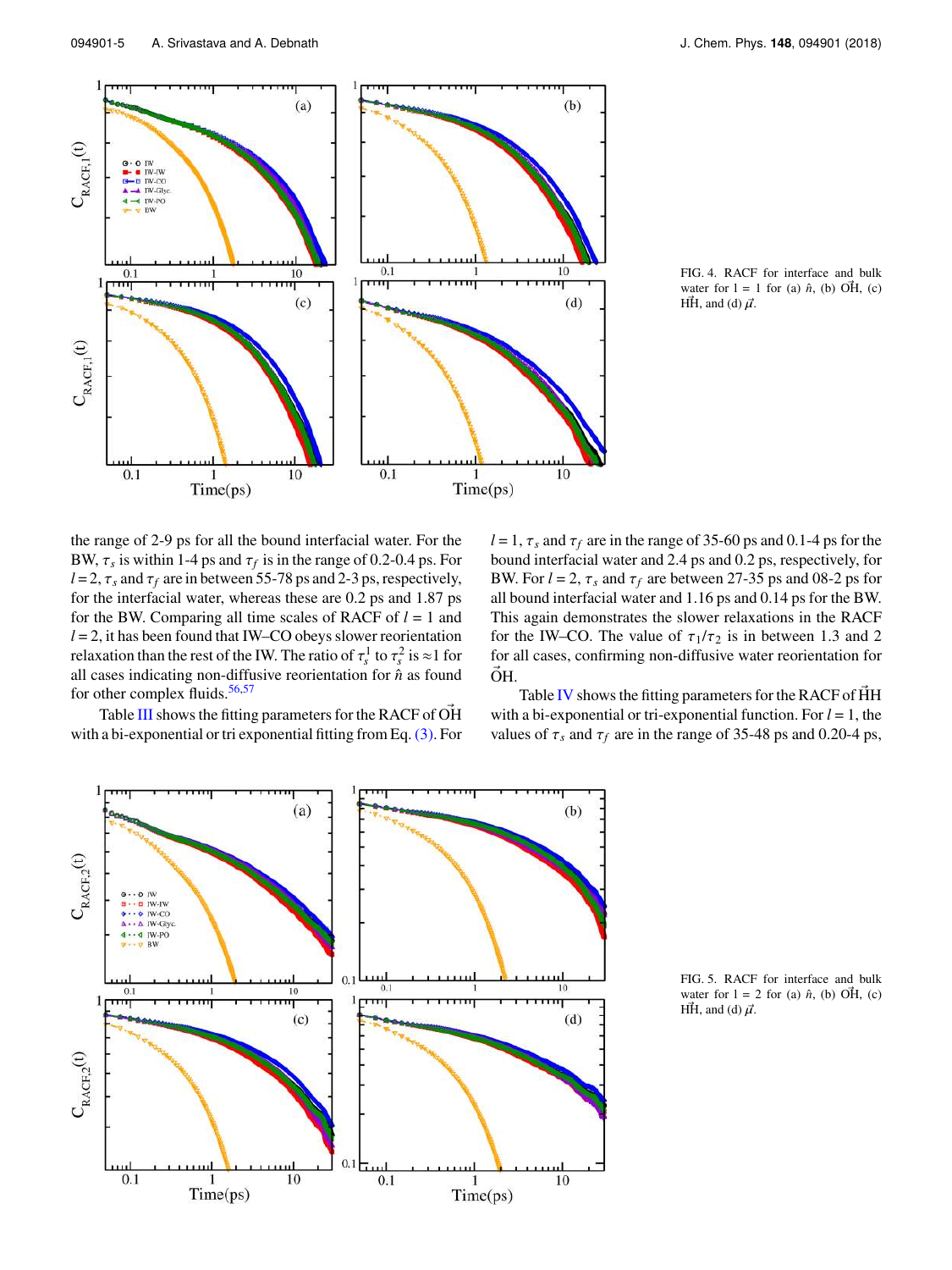TABLE II. Relaxation time scales from the fitting of the RACF for  $\hat{n}$  for the interface and the bulk waters. Correlation coefficients were >0.99.

|         | Region   | $A_f$ | $\tau_f$ (ps) | $A_{s}$ | $\tau_s$ (ps) | $\frac{\tau_1}{\tau_2}$ |  |
|---------|----------|-------|---------------|---------|---------------|-------------------------|--|
| $1 = 1$ |          | 0.25  | 6.51          | 0.62    | 83.26         |                         |  |
| $1 = 2$ | IW       | 0.29  | 3.05          | 0.42    | 77.83         | 1.07                    |  |
| $1 = 1$ |          | 0.22  | 5.73          | 0.64    | 65.05         |                         |  |
| $1 = 2$ | IW-IW    | 0.29  | 2.64          | 0.42    | 58.56         | 1.11                    |  |
| $1 = 1$ |          | 0.26  | 8.82          | 0.61    | 97.28         |                         |  |
| $1 = 2$ | IW-CO    | 0.26  | 3.85          | 0.45    | 71.67         | 1.36                    |  |
| $1 = 1$ |          | 0.19  | 6.13          | 0.68    | 63.55         |                         |  |
| $1 = 2$ | IW-Glyc. | 0.26  | 2.67          | 0.46    | 55.92         | 1.14                    |  |
| $1 = 1$ |          | 0.26  | 6.58          | 0.61    | 83.74         |                         |  |
| $1 = 2$ | IW-PO    | 0.29  | 3.02          | 0.41    | 76.33         | 1.09                    |  |
| $1 = 1$ |          | 0.10  | 0.36          | 0.83    | 3.44          |                         |  |
| $1 = 2$ | BW       | 0.26  | 0.23          | 0.57    | 1.87          | 1.84                    |  |

respectively, for the bound interfacial water and 2.45 ps and 0.29 ps for the BW. For  $l = 2$ ,  $\tau_s$  and  $\tau_f$  are in the range of 34-48 ps and 0.3-2.8 ps, respectively, for the interfacial water and 1.29 ps and 0.27 ps for the BW. The time scales of the RACF for  $l = 1$  and  $l = 2$  show slower relaxations for the IW–CO among all IWs. The value of  $\tau_1/\tau_2$  is ≈1–2 for all cases demonstrating a non-diffusive behavior of HH. <sup>~</sup>

TABLE III. Reorientation correlation relaxation time for  $\vec{OH}$  for the interface and the bulk waters. Coefficients for all classes of water were >0.99.

|         | Region    |      | $A_f$ $\tau_f$ (ps) $A_i$ $\tau_i$ (ps) $A_s$ $\tau_s$ |                    |                      |      |       | $\frac{\tau_1}{\tau_2}$ |
|---------|-----------|------|--------------------------------------------------------|--------------------|----------------------|------|-------|-------------------------|
| $1 = 1$ |           | 0.19 | 3.34                                                   |                    |                      | 0.73 | 54.43 |                         |
| $1 = 2$ | IW        | 0.26 | 1.90                                                   |                    |                      | 0.53 | 34.13 | 1.59                    |
| $1 = 1$ |           | 0.07 | 2.52                                                   | 0.09               | 2.80                 | 0.78 | 35.28 |                         |
| $1 = 2$ | IW-IW     | 0.16 | $0.08$ 0.24                                            |                    | 1.79                 | 0.53 | 27.03 | 1.30                    |
| $1 = 1$ |           | 0.17 | 4.22                                                   |                    |                      | 0.74 | 60.16 |                         |
| $1 = 2$ | IW-CO     | 0.22 | 2.03                                                   |                    |                      | 0.57 | 34.89 | 1.72                    |
| $1 = 1$ |           | 0.06 | 0.17                                                   | 0.14               | 3.38                 | 0.76 | 45.33 |                         |
| $1 = 2$ | IW-Glyc.  | 0.15 |                                                        | $0.12 \qquad 0.20$ | 2.19                 | 0.55 | 28.90 | 1.57                    |
| $1 = 1$ |           | 0.06 | 0.32                                                   | 0.19               | 4.20                 | 0.70 | 56.37 |                         |
| $1 = 2$ | IW-PO     | 0.15 |                                                        |                    | $0.14$ $0.24$ $2.45$ | 0.51 | 35.71 | 1.58                    |
| $1 = 1$ |           | 0.06 | 0.26                                                   |                    |                      | 0.87 | 2.41  |                         |
| $1 = 2$ | <b>BW</b> | 0.18 | 0.14                                                   |                    |                      | 0.76 | 1.16  | 2.07                    |

TABLE IV. Reorientation correlation relaxation time for HH for the interface and the bulk waters. Correlation coefficients for all classes of water were >0.99.

|         | Region       |      | $A_f$ $\tau_i$ (ps) $A_i$ $\tau_i$ (ps) $A_s$ $\tau_s$ (ps) |      |             |      |       | $\frac{\tau_1}{\tau_2}$ |
|---------|--------------|------|-------------------------------------------------------------|------|-------------|------|-------|-------------------------|
| $1 = 1$ |              |      | $0.17$ 3.14                                                 |      |             | 0.76 | 43.79 |                         |
| $1 = 2$ | IW           | 0.26 | 2.74                                                        |      |             | 0.55 | 43.95 | 1.00                    |
| $1 = 1$ |              | 0.07 | 2.52                                                        | 0.09 | 2.80        | 0.78 | 35.28 |                         |
| $1 = 2$ | <b>IW-IW</b> | 0.15 | 0.61                                                        |      | $0.22$ 5.01 | 0.49 | 40.92 | 0.86                    |
| $1 = 1$ |              | 0.15 | 3.94                                                        |      |             | 0.78 | 47.11 |                         |
| $1 = 2$ | IW-CO        | 0.22 | 3.02                                                        |      |             | 0.58 | 43.90 | 1.07                    |
| $1 = 1$ |              | 0.13 | 2.49                                                        |      |             | 0.80 | 36.16 |                         |
| $1 = 2$ | IW-Glyc.     | 0.22 | 2.58                                                        |      |             | 0.58 | 34.23 | 1.05                    |
| $1 = 1$ |              | 0.04 | 0.20                                                        | 0.18 | 3.72        | 0.74 | 45.39 |                         |
| $1 = 2$ | IW-PO        | 0.13 | 0.34                                                        |      | $0.24$ 4.06 | 0.51 | 47.40 | 0.95                    |
| $1 = 1$ |              | 0.05 | 0.29                                                        |      |             | 0.88 | 2.50  |                         |
| $1 = 2$ | <b>BW</b>    | 0.17 | 0.17                                                        |      |             | 0.69 | 1.29  | 1.94                    |
|         |              |      |                                                             |      |             |      |       |                         |

Table V shows the fitting parameters for the RACF of  $\vec{\mu}$ with a bi-exponential or tri-exponential function. For  $l = 1$ , the values of  $\tau_s$  and  $\tau_f$  are in the range of 71-159 ps and 0.9-4 ps, respectively, for bound interfacial water and 0.18-2.24 ps for BW. For  $l = 2$ ,  $\tau_s$  and  $\tau_f$  are in the range of 34-44 ps and 0.13-2.2 ps, respectively, for bound interfacial water and 0.12 ps and 1 ps for BW. Interestingly, unlike all previous cases, the time

TABLE V. Reorientation correlation relaxation time for  $\vec{\mu}$  for the interface and the bulk water. Correlation coefficients for all classes of water were >0.99.

|         | Region    |      | $A_f$ $\tau_f$ (ps) $A_i$ $\tau_i$ (ps) $A_s$ $\tau_s$ (ps) |      |                      |      |            | $\frac{\tau_1}{\tau_2}$ |
|---------|-----------|------|-------------------------------------------------------------|------|----------------------|------|------------|-------------------------|
| $1 = 1$ |           | 0.20 | 3.31                                                        |      |                      | 0.69 | 84.42      |                         |
| $1 = 2$ | IW        | 0.29 | 2.09                                                        |      |                      |      | 0.43 44.54 | 1.88                    |
| $1 = 1$ |           | 0.13 | 1.22                                                        | 0.28 | 13.51                | 0.50 | 158.74     |                         |
| $1 = 2$ | IW-IW     | 0.19 |                                                             |      | $0.22$ $0.24$ $2.94$ | 0.41 | 41.55      | 3.82                    |
| $1 = 1$ |           | 0.18 | 3.96                                                        |      |                      | 0.70 | 96.57      |                         |
| $1 = 2$ | IW-CO     | 0.26 | 2.16                                                        |      |                      | 0.46 | 45.13      | 2.14                    |
| $1 = 1$ |           | 0.18 | 3.67                                                        |      |                      | 0.70 | 71.03      |                         |
| $1 = 2$ | IW-Glyc.  | 0.27 | 2.08                                                        |      |                      | 0.45 | 34.79      | 2.04                    |
| $1 = 1$ |           | 0.10 | 0.98                                                        | 0.19 | 7.52                 | 0.61 | 108.32     |                         |
| $1 = 2$ | IW-PO     | 0.21 |                                                             |      | $0.13$ $0.26$ $2.66$ |      | 0.41 44.37 | 2.44                    |
| $1 = 1$ |           | 0.09 | 0.18                                                        |      |                      | 0.85 | 2.24       |                         |
| $1 = 2$ | <b>BW</b> | 0.22 | 0.12                                                        |      |                      | 0.59 | 1.00       | 2.24                    |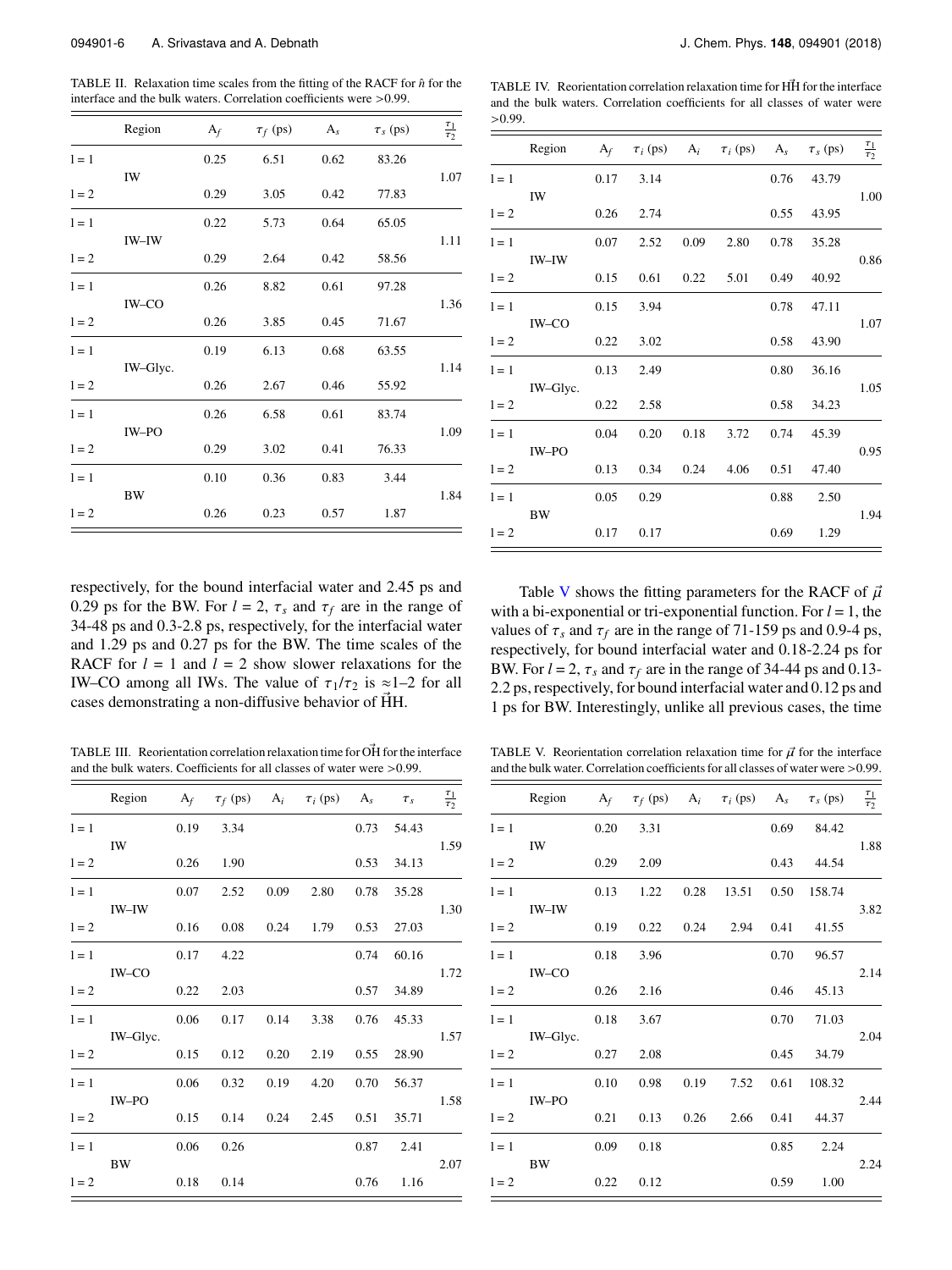scales of the RACF for  $l = 1$  and  $l = 2$  show slower relaxations for the IW–IW among all IW. The values of  $\tau_1/\tau_2$  are  $\approx$  1–2 for all cases except the IW–IW. This indicates a diffusive behavior of the RACF of  $\vec{\mu}$  for IW–IW and non-diffusive behaviors for the rest of the cases.

From our analysis, we find that the RACF of the IW–CO and the IW–PO water has the most preferred orientations for most of the cases, thereby relaxing at the slowest rate among all interfacial water. In comparison to that, the orientations of the IW–IW or the IW–Glyc. have lower relaxation rates with less preferences for orientations. This is probably due to the strong electrostatic interactions between the interfacial waters and oxygen atoms of CO or PO. The trend of preferences in orientations around different chemical environments is consistent with the mosaic structure of water orientations reported earlier.<sup>29</sup>

#### **D. Dynamics of hydrogen bonds**

To investigate the hydrogen bond dynamics of the IW and the BW, we first identify four classes of interfacial water as described in Sec. III A. Any two IW can form hydrogen bond to each other which may not be hydrogen bonded to a third group and do not form a network. This class of water is referred to as IW. If any one of the two hydrogen bonded interface water is concertedly hydrogen bonded to another pair of hydrogen bonded interface water or to a lipid head, these are referred to as IW–IW, IW–CO, IW–Glyc., or IW–PO, respectively. The second set of hydrogen bonds can form a network structure such as IW–IW–IW–IW or lipid head-IW–IW-lipid head. The dynamics of such a hydrogen bond network between two waters are studied in this section. Since the number of water molecules in different classes of IW is different, we calculated the distribution of hydrogen bonds per water molecule for all cases. Figure 6 shows the distribution of hydrogen bonds for the interfacial water and the inset shows the distribution for the BW. The inset clearly demonstrates that the BW has nearly four hydrogen bonds per water. The numbers of hydrogen bonds are reduced in the presence of the lipid head groups in the interface. Among different classes of interfacial water molecules, the distribution of the IW–Glyc. is maximum in comparison with other classes of water. The number of hydrogen bonds per water for the IW–IW is greater than the IW– CO or the IW–Glyc. which is again greater than the IW–PO. Although, the amplitude of the distribution of hydrogen bonds in concerted networks of lipid heads–IW–IW–lipid heads is higher than that of IW–IW–IW–IW, they form a less number of hydrogen bonds compared to water in the absence of network. This is due to the annihilation of network created by hydrogen bonds in the BW due to the presence of foreign ele-

A hydrogen bond formed between one pair of donoracceptor atoms at any time instant may not be intact at other instant. To study the dynamical behavior, we investigated mean lifetime of hydrogen bonds for all cases of waters by computing hydrogen bond auto-correlation functions  $(HBACFs)^{58-60}$ defined by the following equation:

ments like DMPC head groups. $2<sup>1</sup>$  Thus, these networks are

referred to as defected networks.

$$
C_{HB}(t) = \frac{\langle h_{IW-HG}(0)h_{IW-HG}(t) \rangle}{\langle h_{IW-HG} \rangle},\tag{4}
$$

where the variable  $h_{IW-HG}(t)$  represents the hydrogen bonds between interfacial water molecules (IW) and head-groups (HG) of the lipids.  $h_{IW-HG}(t)$  is 1 when the water molecule forms a hydrogen bond with lipid head-groups at time *t* following the geometric definition mentioned in Sec. III A and is 0 otherwise. Note that the hydrogen bonds are allowed to break and thus we calculated the interrupted hydrogen bond correlation functions. Similarly, we computed the time correlation function for hydrogen bonding among the BWs as well. Figure 7 shows *CHB*(*t*) for the BW and all classes of IW. The HBACF for the BW decays much rapidly than the HBACF for all IW depicting a bound nature of IW as found earlier.<sup>58,59</sup> The hydrogen bond correlation functions of the IW–Glyc. exhibit slower decay than that of the IW–CO which is slower than the IW–IW which is again slower than that of the IW–PO. The bound water hydrogen bonded to the oxygen atoms of Glyc. is



FIG. 6. Distribution of the number of hydrogen bonds per water molecule for bound interfacial waters. Inset: bulk water.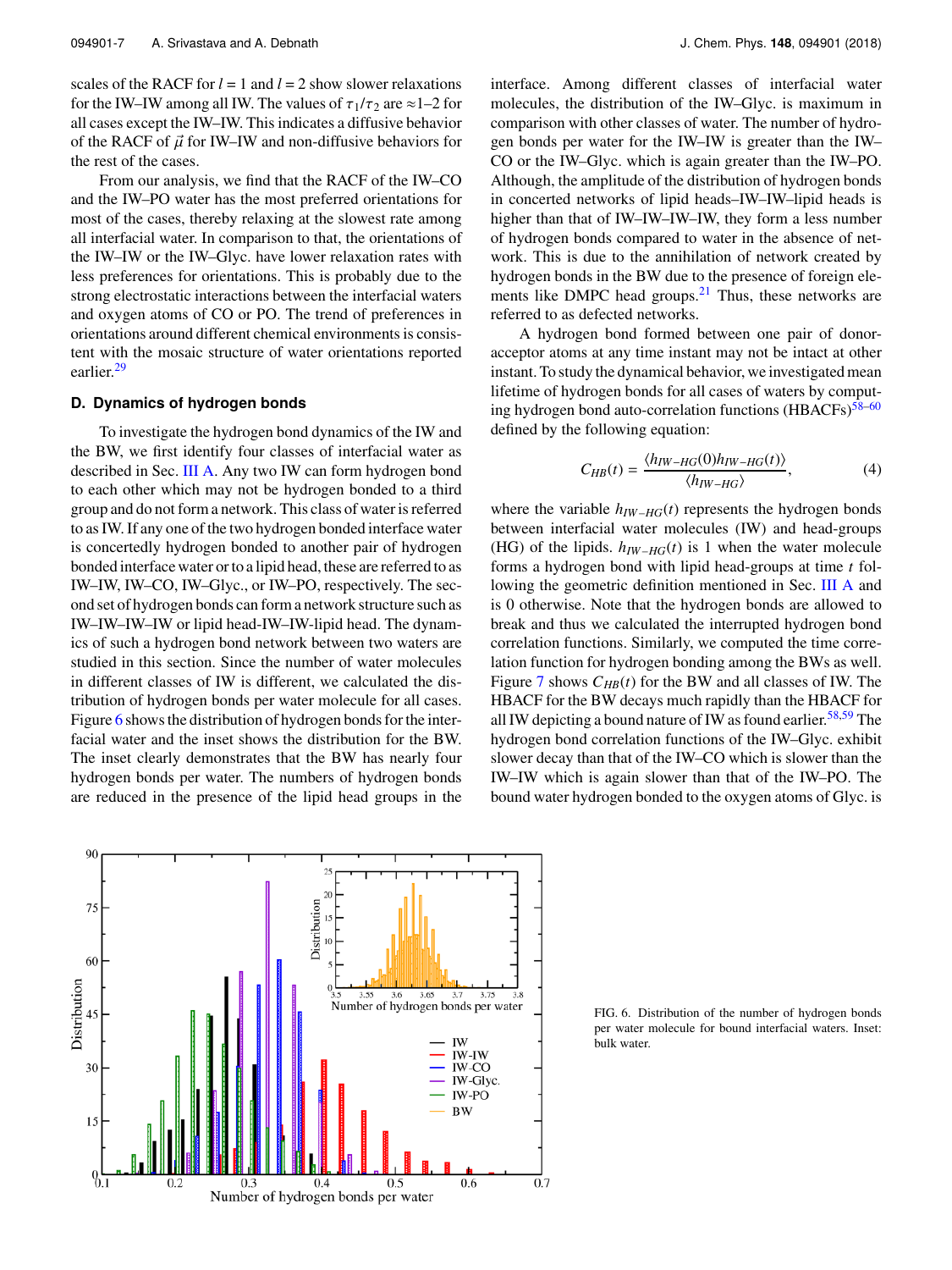

FIG. 7. Hydrogen bond auto-correlation function for interface and bulk water.

more buried in nature compared to that to the oxygen atoms of PO and thus more restricted in nature among all IW. Thus, the hydrogen bonds to Glyc. persist for a longer time span. The BW, on the other hand, has no head group influence, implying the rapid exchange of hydrogen bonds among neighbouring water molecules.

Interestingly, the hydrogen bond auto-correlation functions  $[C_{HB}(t)$ , in Fig. 7] of the interface water develop a hump at ∼10 ps which is not observed in the BW. The humps are not found for water forming hydrogen bonds to lipid heads until the contribution of the bulk is de-constructed. Thus, the humps are consequences of the nature of chemical confinements. However, the humps disappear after ∼20 ps and then all waters are found to follow a  $t^{-3/2}$  asymptotic behavior. We do not report the data at longer time due to the statistical errors. The humps of the interface water are found between 12 and 20 ps which is after the onset of cage-like behavior in the MSD (Fig. 3) and before the diffusive regime of hydrogen bond break dictated by power law behavior. After the ballistic regime (>0.25 ps), chemically confined hydrogen bond networks start rattling in the cage formed by the crowded networks, and after 20 ps, water molecules succeed to leave the cage undergoing translational diffusion dictated relaxation indicated by *t* 1.5 asymptotic power law irrespective of the chemical confinement. The humps of the interface water within the intermediate time scale of ∼12–20 ps are possibly the signatures of a transition from motion in a cage created by chemically confined hydrogen bond networks to translational diffusions of hydrogen bonds. At longer time, the effect of chemical confinements is no longer significant and thus all classes of water irrespective of their chemical nature follow the same asymptotic behavior. The scaling parameters are clear indications that  $C_{HB}(t)$  obeys the following equation:

$$
C_{HB}(t) \approx \frac{1}{4\pi Dt^{1.5}},\tag{5}
$$

where *D* is the diffusion constant at longer time. Thus, irrespective of the nature of the chemical confinement of IW and BW, the hydrogen bond breaking and formation mechanism is found to be dictated by the translational diffusion in three dimensions. $61$ 

Kinetics of hydrogen bonding formation and breaking are studied using the reactive flux analysis $25,51,62$  where the forward rate constant  $(k)$  and backward rate constant  $(k')$  are considered for the hydrogen bond breaking and formation, respectively,

$$
K(t) = -\frac{dC_{HB}(t)}{dt}
$$
 (6)

and

$$
K(t) = kC_{HB}(t) - k'n(t). \tag{7}
$$

Here,  $n(t)$  represents the probability that a hydrogen bond existed at time  $t = 0$  but the two atoms which are forming hydrogen bonds are still within the distance cutoff. The lifetime for hydrogen bonding can be computed using the forward rate constant as

$$
\tau = \frac{1}{k}.\tag{8}
$$

Assuming the process of hydrogen bond breaking as the Eyring process, one can find the Gibbs energy (∆*G* ‡ ) of the hydrogen bond breaking activation using the following relation:

$$
\tau = \frac{h}{k_B T} e^{\frac{\Delta G^{\ddagger}}{k_B T}},\tag{9}
$$

where  $k_B$  is Boltzmann's constant, T is the temperature, and  $h$ is Planck's constant. The bulk water has no influence of lipids; thus two water molecules hydrogen bonded tend to break at a shorter period of time and have shorter lifetime than the IW.<br>Thus the BW has lower  $\Delta G^{\ddagger}$  than all IW. The value of  $\Delta G^{\ddagger}$  for TIP4P/2005 bulk water is found to be 8.29 kJ mol<sup>-1</sup> which Thus the BW has lower  $\Delta G^{\ddagger}$  than all IW. The value of  $\Delta G^{\ddagger}$ is somewhat higher than the values reported for bulk water of TIP4P or  $SPC/E<sup>25</sup>$ . The difference is attributed to the slower diffusion of the TIP4P/2005 water model than that of TIP4P or  $SPC/E^{33}$  bulk water leading to an energy cost in the hydrogen bond exchange mechanism. Bound water hydrogen bonded to lipid head groups stays bonded for a longer period of time. Interestingly, the values of ∆*G* ‡ decrease from IW–Glyc. to IW–CO, to IW–IW, to IW–PO (Table VI). The trend of lowering in ∆*G* ‡ indicates the importance of location of DMPC head groups on the activation energy of hydrogen bond breakage. Since the IW–Glyc. is more buried into the hydrophobic region of the bilayer due to the location of Glyc. oxygen along the alkyl chains, diffusion of IW–Glyc. while hydrogen bond exchange or reshuffling through the water depleted hydrophobic environment requires more energy of activation cost. Thus, the interfacial water hydrogen bonded to Glyc. oxygen shows more trapped behavior compared to the ones for the CO or the PO. The confined and buried Glyc. head groups may disrupt the necessary pathways for hydrogen bond exchange. This information indicates that the contribution of hydrogen bond

TABLE VI. Hydrogen bond lifetime and Gibbs energy of activation for<br>
interface and bulk waters.<br>  $\frac{1}{\tau(\text{ps})}$   $\Delta G^{\frac{4}{3}}$  (kJ mol<sup>-1</sup>) interface and bulk waters.

| $\tau$ (ps) | $\Delta G^{\ddagger}$ (kJ mol <sup>-1</sup> ) |  |  |
|-------------|-----------------------------------------------|--|--|
| 14.96       | 11.69                                         |  |  |
| 16.74       | 11.98                                         |  |  |
| 18.96       | 12.30                                         |  |  |
| 13.00       | 11.33                                         |  |  |
| 3.98        | 8.29                                          |  |  |
|             |                                               |  |  |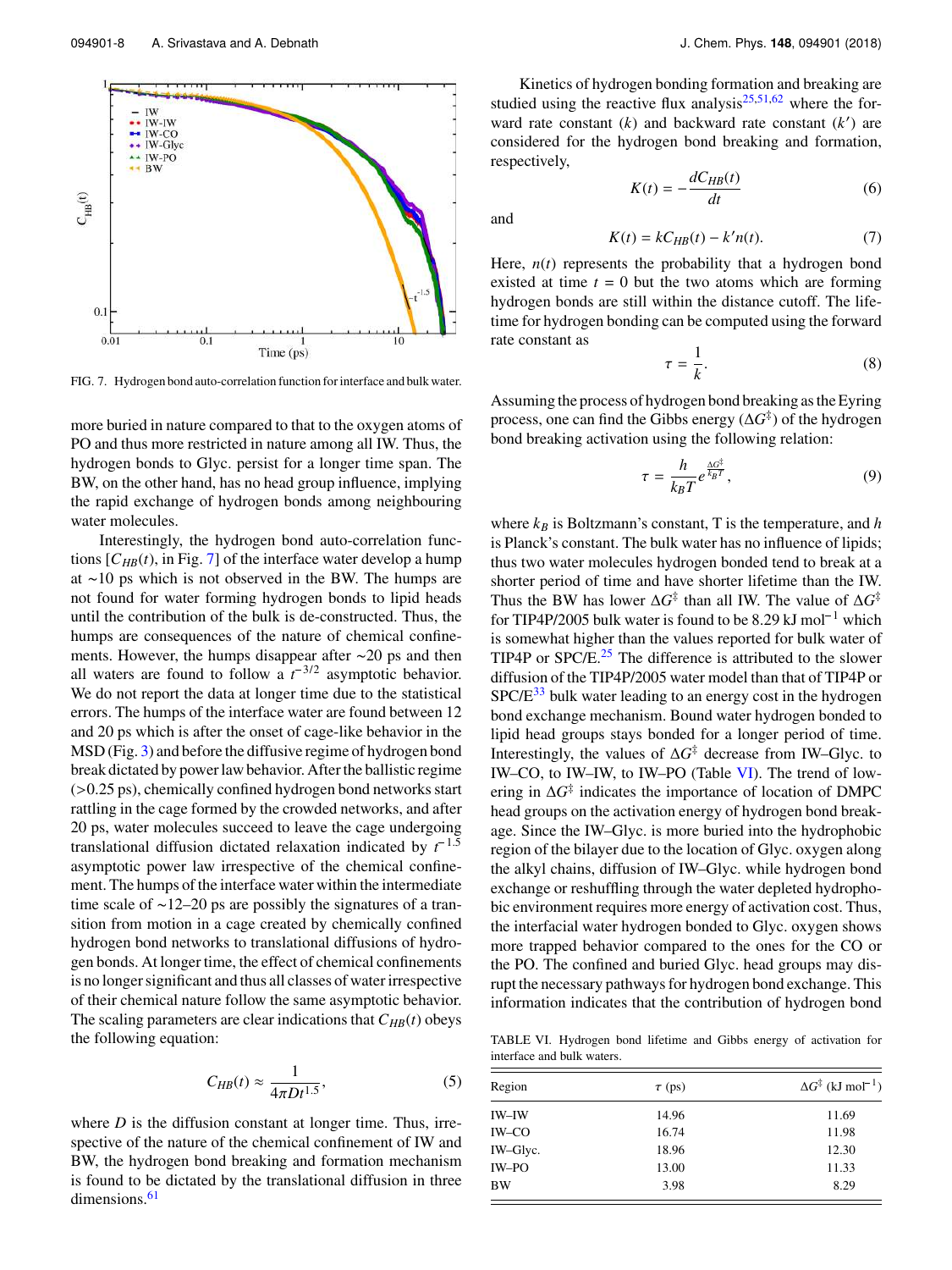

FIG. 8. Number of hydrogen bonds per water molecule which remain *intact* for simulation time t are shown for interfacial water. Inset: bulk water.

networks on the changes in Gibbs free energy and on the thermodynamic stability of lipid bilayers needs further attention which can be investigated by calculating changes in enthalpy and entropy on breaking of hydrogen bonds in future. Thus the present calculations explain the role of chemical confinement on breaking of defected networks as well as lay a foundation for future work which further may shed light on the connection of thermodynamics of hydrogen bonds to their dynamics and enhance our understanding on the stability of other biomolecules like proteins. $63,64$ 

#### **E. Hydrogen bond networks and lipid-lipid associations**

In order to find the influence of the hydrogen bond dynamics on the membrane structure, the IW–IW, the IW–CO, the IW–PO, and the IW–Glyc. water molecules which remain *continuously* hydrogen bonded among themselves during simulation time are identified. These hydrogen bonds remain *intact* without allowing changes in their respective donor acceptor partners. However, the other hydrogen bonds to the lipid heads



FIG. 9. Snapshot of DMPC molecules hydrogen bonded to interfacial TIP4P/2005 water.<sup>53</sup> DMPC and water are shown in licorice and Corey, Pauling, and Koltun representations, respectively. Hydrogen bonded oxygens of DMPC are shown in VDW representations. Color code: green—PO oxygen, violet—Glyc. oxygen, blue—CO oxygen, red—water oxygen.

in the network are allowed to diffuse. Figure 8 shows the number of hydrogen bonds per water which are *intact* during simulation time. The inset shows the number of *intact* hydrogen bonds per water for the BW. The numbers of the BW are higher than the remaining classes of water which is in agreement with the distribution of number of hydrogen bonds per water molecule shown in the inset of Fig. 6. Interestingly, the number of intact hydrogen bonds for the BW decreases sharply and faster than that for any IW. The number of hydrogen bonds for the IW–PO decreases faster than the rest of the IW. The time evolution of all *intact* hydrogen bonds indicates toward their lifetime without the information of pair diffusion. They follow similar trends as the lifetime of hydrogen bonds when pair diffusion is allowed (see Table VI). Importantly, the time evolution of *intact* hydrogen bonds refer to the lifetime of defected hydrogen bond networks formed between lipid head groups and interfacial water. The defected network by the IW–PO breaks faster than that by the IW–CO or the IW– Glyc. since the IW–CO or the IW–Glyc. is more buried in the core hydrophobic region of lipids. So the hydrogen bonds near lipid tails remain intact for longer time due to the association of dense lipid tails. Figure 9 shows a snapshot of hydrogen bond networks where IW is hydrogen bonded to IW and concertedly hydrogen bonded to CO, Glyc., or PO of lipids resulting in water mediated associations of lipids.

#### **IV. CONCLUSION**

Continuously residing interfacial water molecules in hydrated DMPC lipid bilayer are identified to form hydrogen bonds among themselves and concertedly to the oxygens of CO, PO, or Glyc. of DMPC heads. Radial distribution functions of interface water oxygens are found to have higher amplitudes compared to that of the bulk due to the more tendency of oxygens to be in the nearest neighbors of each other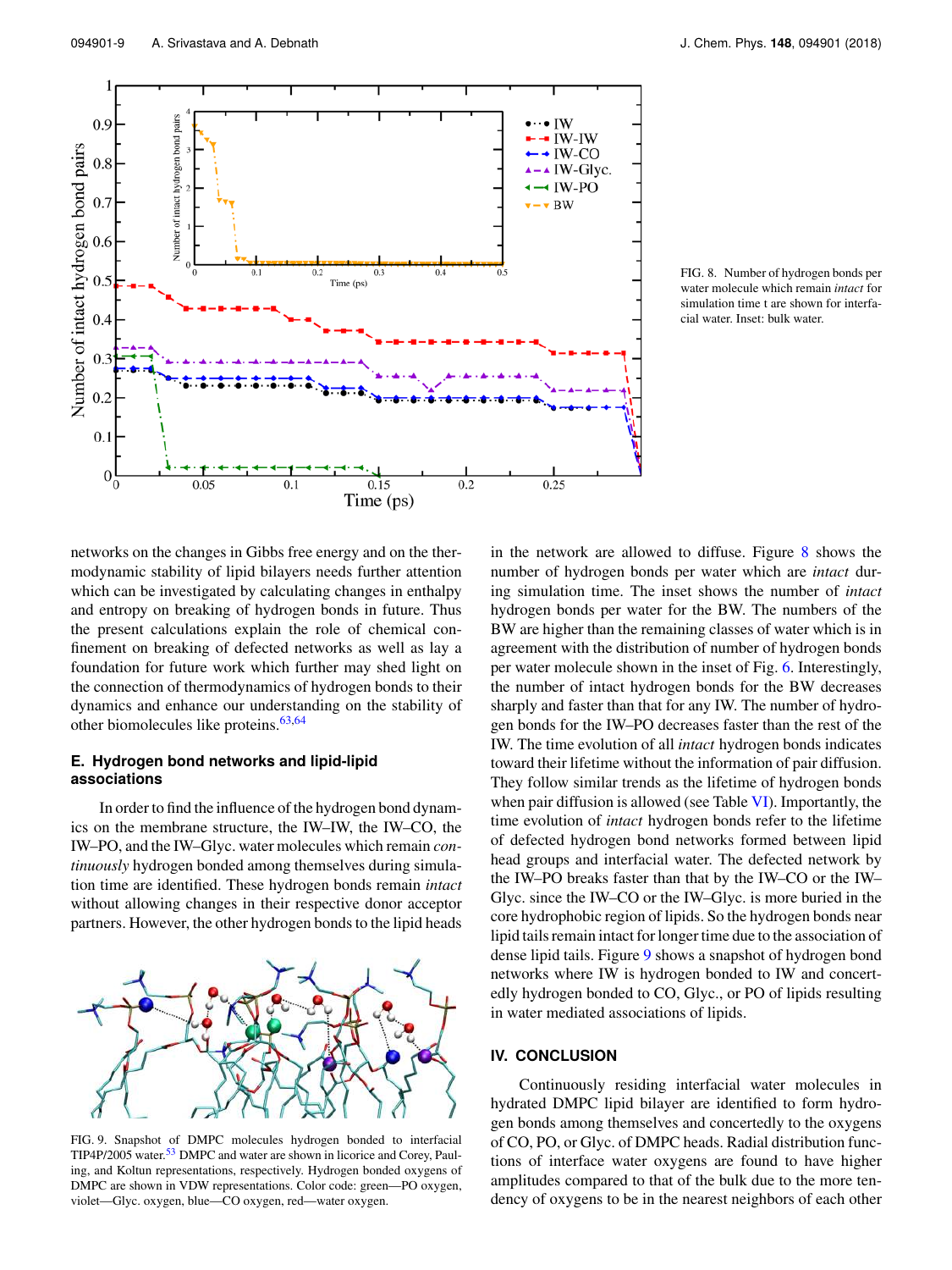in the presence of lipid heads. This consequently disrupts the tetrahedral network in bulk water and leads to defects in the networks of interface water. Mean square displacements of all classes of interface water show signatures of cage-like and glass-like regions for a short duration of time after the ballistic regions followed by sub-diffusive regions. The nature of chemical confinement is found to be important to translational dynamics since the MSD of the IW–CO is slower than the IW– Glyc. which is slower than the IW–PO or the IW–IW. The first and second order RACFs are computed for  $\vec{n}$  ( $\vec{OH} \times \vec{HH}$ ),  $\vec{OH}$ , HH, and  $\vec{\mu}$ . In all cases, the RACF of the BW decays faster compared to all classes of IW. The IW–CO and the IW–PO are found to have higher preferences in orientations, whereas the IW–Glyc. or the IW–IW has lower preferences. This is consistent with the mosaic structure in the orientation of IW near DMPC reported earlier. $29$  The ratio of the first and the second order Legendre polynomial of the RACF for all water hydrogen bonded to lipid heads indicates the presence of the jump reorientation mechanism during hydrogen bond switching events. Although the number of hydrogen bonds for the IW is lower than that for the BW due to the defected hydrogen bond network in the presence of the lipid heads, the amplitude of distribution of hydrogen bonds is higher for the IW than that for the BW. Hydrogen bond correlation functions for the BW decay much faster than all IW. The IW–PO exhibits faster decay in hydrogen bond correlation than the IW–IW which decays faster than the IW–CO or the IW–Glyc. This is due to their locations along the alkyl chains in membranes. Interestingly, hydrogen bond auto-correlation functions for interface water develop humps at ∼12 ps after the onset of glass-like behavior which is neither present in bulk nor in water hydrogen bonded to lipid heads. The humps disappear at longer time due to the escape of water molecules from the expect the crowded networks when the effect of confinement is no longer significant and thus all classes of water follow a  $t^{-3/2}$  behavior delineating the translational diffusion dictated hydrogen bond dynamics irrespective of the nature of the chemical confinement of water. In the intermediate time scale of ∼12–20 ps, the interface water undergoes a transition from the glass-like behavior to the diffusion dictated hydrogen bond breakage mechanism leading to humps in the correlation functions. Using the reactive flux analysis, the Gibbs energy of activation of hydrogen bond breakage is calculated. The BW has the smallest lifetime with the lowest Gibbs energy of activation, whereas the IW–Glyc. has the longest lifetime with the highest Gibbs energy of activation among all water. Since IW–Glyc. is buried in the core lipid regime, diffusion through the water depleted hydrophobic environment is not favourable leading to a high Gibbs energy of activation. However, the relation of thermodynamics to the dynamics of hydrogen bond can only be found once the changes in entropy and enthalpy are calculated. This can establish the contribution of hydrogen bonding relaxation to thermodynamic or kinetic stability of lipid aggregations in the future. Our calculations show that the hydrogen bond networks which remain *intact* during the simulation time decay much rapidly for the BW than all defected hydrogen bond networks in the interface. The defected hydrogen bond networks dynamically result in the water mediated lipid-lipid associations. Thus, the present work enhances our

understanding on slower hydration dynamics of membranes due to the chemical nature of hydrogen bond networks. This can be useful for further investigations on the dynamics of proton migrations from the hydration layer of membranes to the bulk phase or toward the stability of membranes or other biomolecules like proteins. $63-68$ 

#### **ACKNOWLEDGMENTS**

A.D. is thankful to SERB (Project No. SB/FT/CS-134/2013) for funding.

- <sup>1</sup>P. Jungwirth, "Biological water or rather water in biology?," J. Phys. Chem. Lett. **6**(13), 2449–2451 (2015).
- <sup>2</sup>N. Nandi and B. Bagchi, "Dielectric relaxation of biological water," J. Phys. Chem. B **101**(50), 10954–10961 (1997).
- <sup>3</sup>J. Milhaud, "New insights into water-phospholipid model membrane interactions," Biochim. Biophys. Acta, Biomembr. **1663**(1-2), 19–51 (2004).
- <sup>4</sup>G. Hummer and A. Tokmakoff, "Preface: Special topic on biological water," J. Chem. Phys. **141**(22), 22D101 (2014).
- <sup>5</sup>S. M. Gruenbaum and J. L. Skinner, "Vibrational spectroscopy of water in hydrated lipid multi-bilayers. III. Water clustering and vibrational energy transfer," J. Chem. Phys. **139**(17), 175103 (2013).
- <sup>6</sup>S. Woutersen and H. J. Bakker, "Resonant intermolecular transfer of vibrational energy in liquid water," Nature **402**, 507–509 (1999).
- <sup>7</sup>N. Huse, J. R. Dwyer, B. Chugh, E. T. J. Nibbering, T. Elsaesser, R. J. D. Miller, M. L. Cowan, and B. D. Bruner, "Ultrafast memory loss and energy redistribution in the hydrogen bond network of liquid  $H_2O$ ," Nature 434, 199–202 (2005).
- <sup>8</sup>M. Ji, M. Odelius, and K. J. Gaffney, "Large angular jump mechanism observed for hydrogen bond exchange in aqueous perchlorate solution," Science **328**(5981), 1003–1005 (2010).
- <sup>9</sup>S. Woutersen, U. Emmerichs, and H. J. Bakker, "Femtosecond mid-IR pump-probe spectroscopy of liquid water: Evidence for a two-component structure," Science **278**(5338), 658–660 (1997).
- <sup>10</sup>H.-K. Nienhuys, R. A. van Santen, and H. J. Bakker, "Orientational relaxation of liquid water molecules as an activated process," J. Chem. Phys. **112**(19), 8487–8494 (2000).
- <sup>11</sup>G. Gallot, S. Bratos, S. Pommeret, N. Lascoux, J.-C. Leicknam, M. Kozinski, W. Amir, and G. M. Gale, "Coupling between molecular ´ rotations and OH· · · O motions in liquid water: Theory and experiment," J. Chem. Phys. **117**(24), 11301–11309 (2002).
- <sup>12</sup>D. Laage, G. Stirnemann, F. Sterpone, R. Rey, and J. T. Hynes, "Reorientation and allied dynamics in water and aqueous solutions," Annu. Rev. Phys. Chem. **62**(1), 395–416 (2011).
- <sup>13</sup>J. Teixeira, M. C. Bellissent-Funel, S. H. Chen, and A. J. Dianoux, "Experimental determination of the nature of diffusive motions of water molecules at low temperatures," Phys. Rev. A **31**, 1913–1917 (1985).
- <sup>14</sup>D. Russo, R. K. Murarka, J. R. D. Copley, and T. Head-Gordon, "Molecular view of water dynamics near model peptides," J. Phys. Chem. B **109**(26), 12966–12975 (2005).
- <sup>15</sup>D. Di Cola, A. Deriu, M. Sampoli, and A. Torcini, "Proton dynamics in supercooled water by molecular dynamics simulations and quasielastic neutron scattering," J. Chem. Phys. **104**(11), 4223–4232 (1996).
- <sup>16</sup>A. Faraone, L. Liu, and S.-H. Chen, "Model for the translation–rotation coupling of molecular motion in water," J. Chem. Phys. **119**(12), 6302–6313 (2003).
- $17$ J. Jonas, T. DeFries, and D. J. Wilbur, "Molecular motions in compressed liquid water," J. Chem. Phys. **65**(2), 582–588 (1976).
- <sup>18</sup>J. Qvist and B. Halle, "Thermal signature of hydrophobic hydration dynamics," J. Am. Chem. Soc. **130**(31), 10345–10353 (2008).
- <sup>19</sup>J. Ropp, C. Lawrence, T. C. Farrar, and J. L. Skinner, "Rotational motion in liquid water is anisotropic: A nuclear magnetic resonance and molecular dynamics simulation study," J. Am. Chem. Soc. **123**(33), 8047–8052 (2001).
- <sup>20</sup>P. B. Moore, C. F. Lopez, and M. L. Klein, "Dynamical properties of a hydrated lipid bilayer from a multinanosecond molecular dynamics simulation," Biophys. J. **81**(5), 2484–2494 (2001).
- <sup>21</sup>M. Pasenkiewicz-Gierula, Y. Takaoka, H. Miyagawa, K. Kitamura, and A. Kusumi, "Charge pairing of headgroups in phosphatidylcholine membranes: A molecular dynamics simulation study," Biophys. J. **76**(3), 1228–1240 (1999).